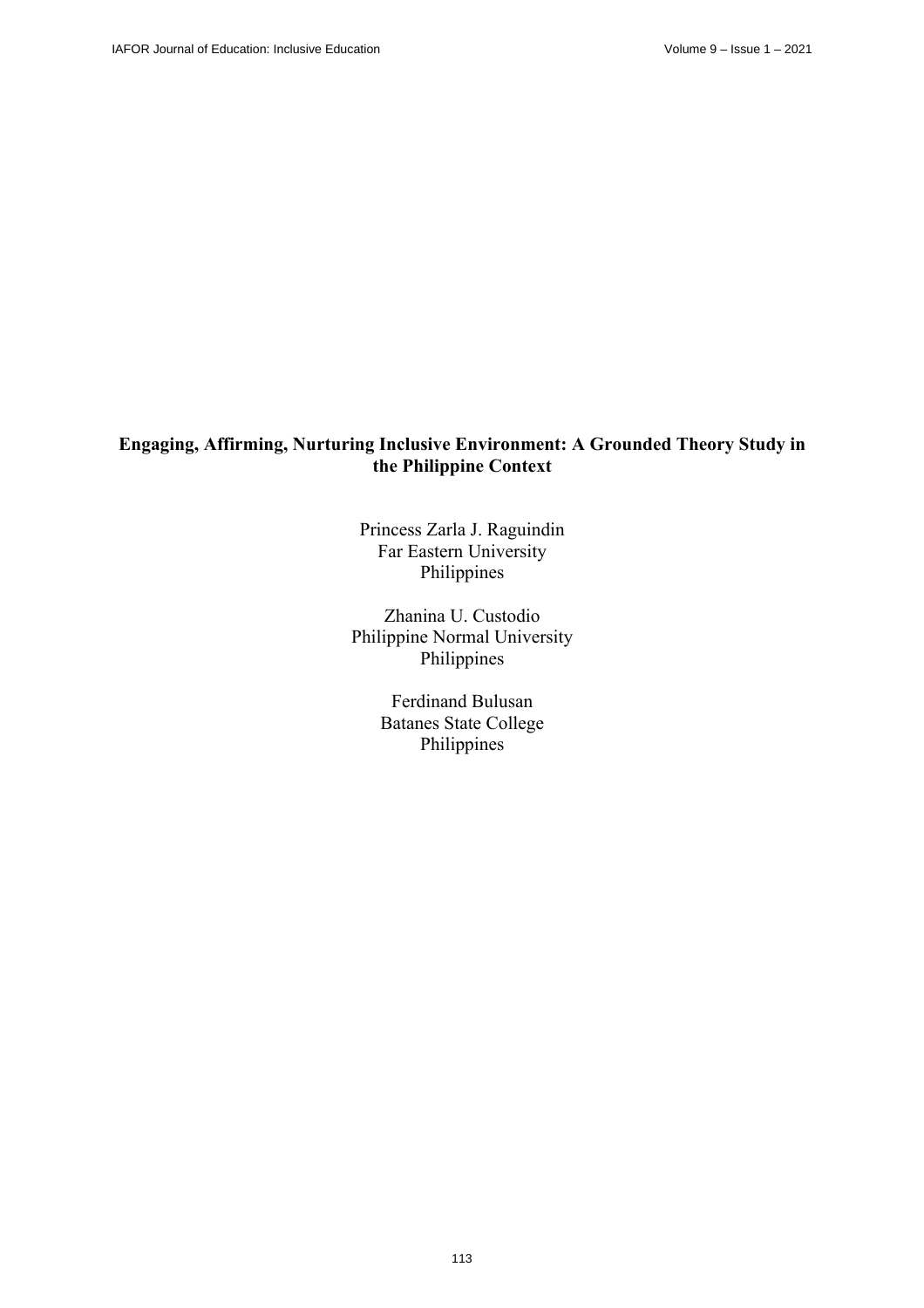### **Abstract**

Implementing the tenets of inclusive education in different countries may be diverse because of varying interpretations, contexts, and ways of application. In the Philippines, studies that delve into the kind of environment involving Filipino children with special needs are scarce. Thus, through a grounded theory approach, this qualitative paper aims at developing a framework as a means of understanding inclusive environments thriving in an inclusive Philippine setting. Thirty-two special education teachers from three private schools were interviewed, the data being triangulated through class observations. The emerging theory encapsulated three major dimensions to understand concepts of inclusive environment: engaging environment, affirming environment, and nurturing environment. An engaging environment points to having high-standard learning outcomes, promoting collaboration and communication among learners, teachers, and parents, and involving them in decision-making. An affirming environment, on the other hand, denotes practicing expressive and receptive languages, imbibing the sacred worth of class members, and celebrating diversity. Finally, a nurturing environment can be achieved through interdependence and care for the needs of everyone. These dimensions are inter-related and are not standalone. This paper advances that success in the diversified Philippine inclusive classroom context can be achieved through the interdependence of school community members. The question of the significance of the inclusive practices and principles should not be the primary concern of a particular context. Rather, involvement and interdependence to achieve an engaging, affirming, and nurturing environment matter. Ramifications to micro and macro integration of inclusion that support inclusive environments are also discussed.

*Keywords*: inclusion in the Philippines, inclusive education, inclusive environment, inclusive pedagogy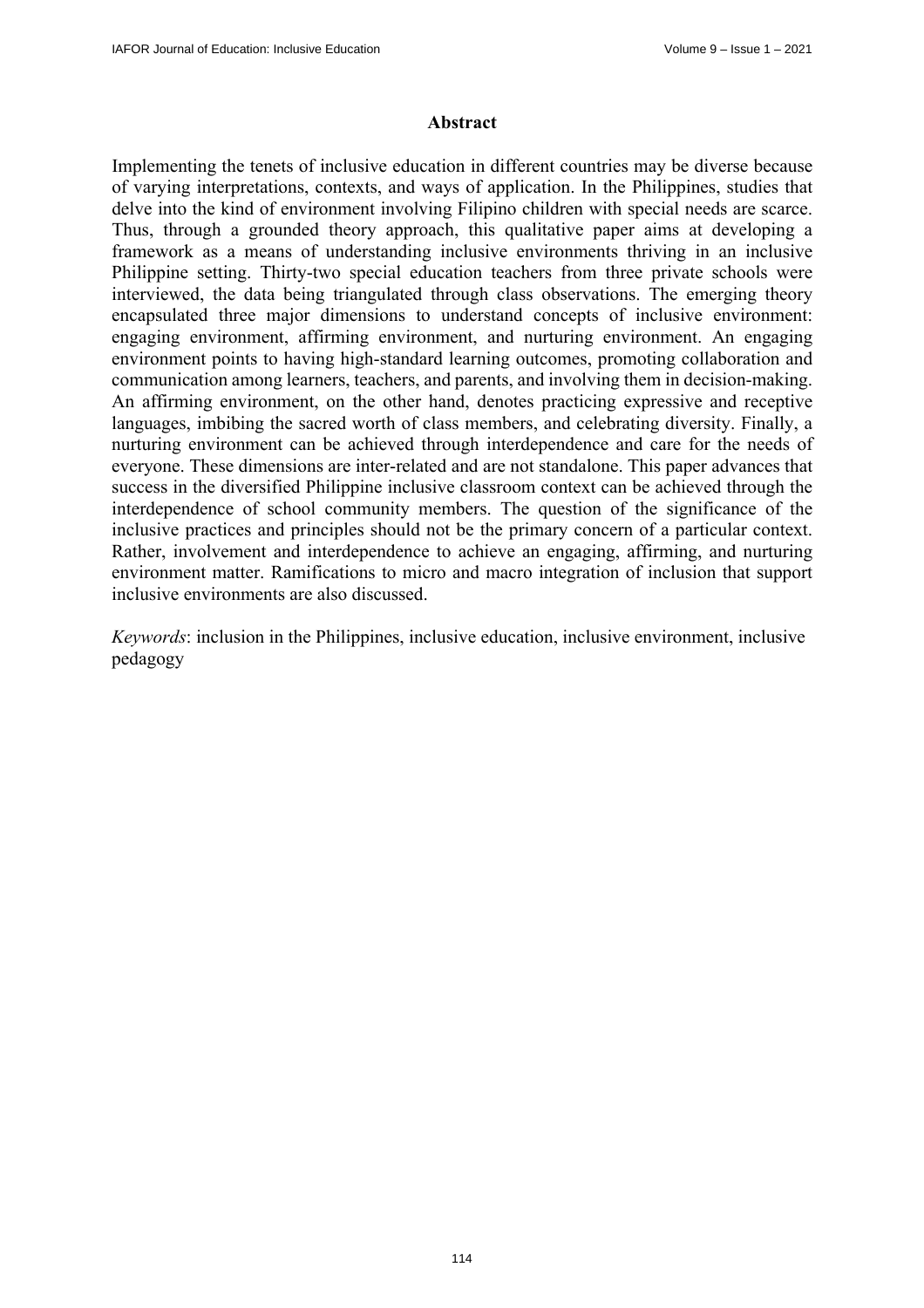### **Introduction**

Inclusion has been a focus of several technical papers, as it enjoins educational systems to integrate the framework in their curricula, instruction, programs, and other capacity-building mechanisms (United Nations Educational, Scientific and Cultural Organization [UNESCO], 2005). Inclusive education (IE) is implemented by states as a response to increasing heterogeneity in school communities. It is entrenched in providing similar classroom experiences for the diverse learners and further eliminates attitudes and values that seek to exclude and discriminate (UNESCO, 1994).

Policies create the context; however, schools make them happen (Winter & O'Raw, 2010). Hence, inclusion means more than the mere physical presence of learners with special education needs (SEN) in the inclusive classroom. A learner may thrive in an inclusive classroom, but can be excluded because of the attitude of those around him/her. A successful inclusion prompts an environment where the learner with SEN is treated as a full member or citizen of the school community (De Silva, 2013).

Inclusive education, may be seen as idealistic and unrealistic, yet it is achieved through mechanisms where presence, acceptance, participation, and achievement of all class members is valued. However, governments and nations face many challenges in achieving a just inclusive practice because of variations on how countries interpret and implement inclusion. For example, in the Southeast Asian context, there is a paucity of research on approaches for the participation of children with special needs (CSN) in the general education setting (Hosshan et al., 2019). In the same way, the kind of environment where Filipino children with special needs are involved is not explicitly addressed in the existing literature.

To narrow the chasm between theory and practice, there is a need to revisit and re-evaluate the inclusive environments. Through a grounded theory approach, this paper documents the inclusive environments offered to Filipino leaners with SEN. An interview with teachers handling inclusive classes and classroom observation of classes with children with disabilities (Autism and ADHD from Nursery to Grade 6) were conducted to gather data to address the research questions. Insights from this study will summarize a model for how school communities can provide and strengthen inclusive environments for diverse learners.

# **Literature Review**

### **The Inclusive Agenda**

As an educational agenda, inclusive education was institutionalized in response to the needs of diverse learners with particular emphasis on those with perceived difference (UNESCO, 1994). The school community should be a context where the learners' presence, participation, and collaboration are the top priority (Sharma & Sokal, 2015). Baglieri and Shapiro (2017) similarly claimed that IE enables children to be valued, to be considered in inclusive learning, and to be encouraged toward purposeful participation in the classroom. The policy stemmed from the mandate which asserts that quality education is a basic human right (United Nations, 1948). Through the Salamanca Statement (UNESCO, 1994), government signatories adopted the framework of action and implemented IE in their own context. Inclusive education necessitated a fundamental shift in infrastructure, systems and structures, and state-wide school curricula (UNESCO, 1994). On a larger scale, IE has challenged cultures and values that continue to marginalize. In the school context, it has altered the landscape of curriculum, pedagogy, teachers' training and preparation, other delivery modes, and cultures.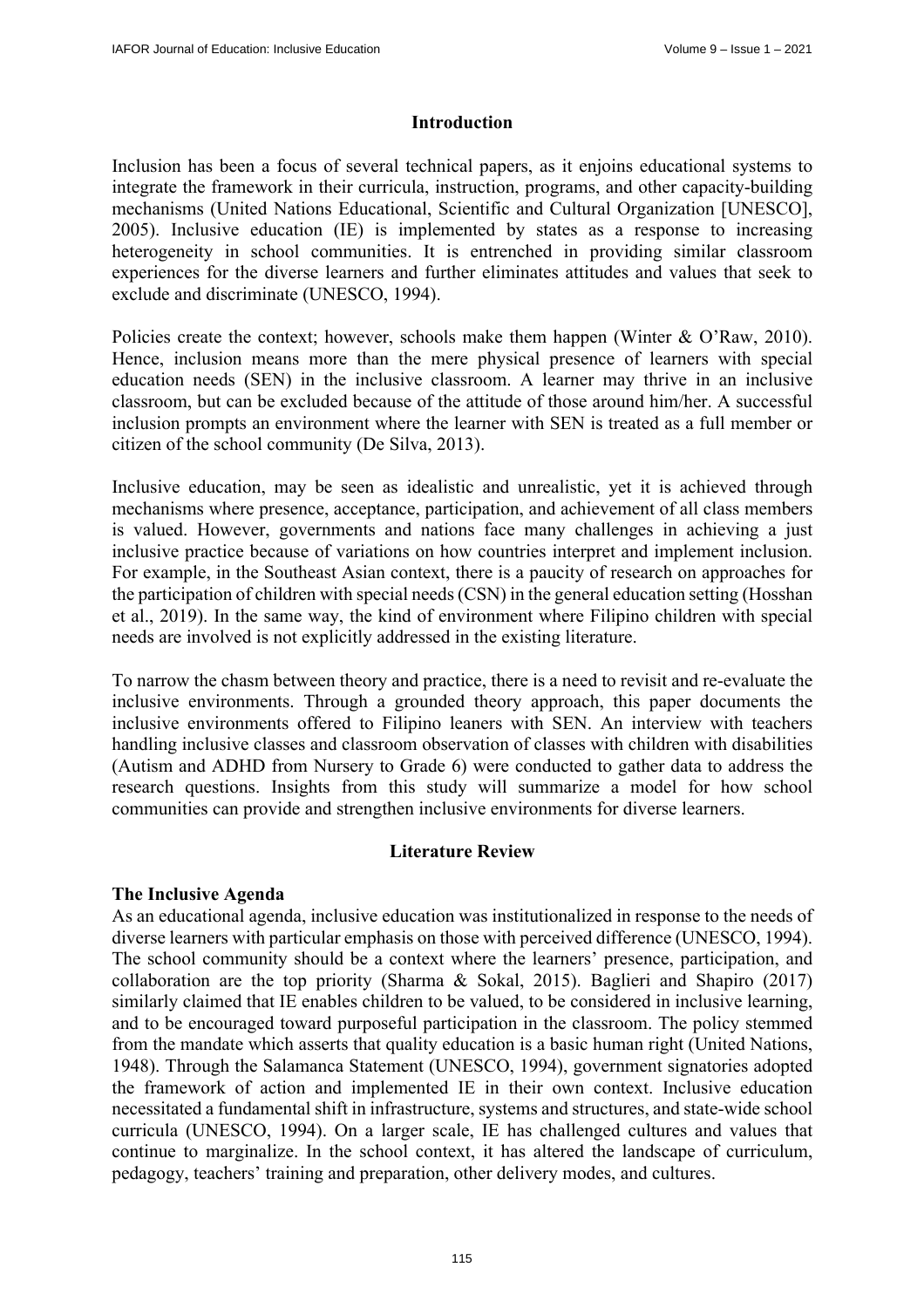Some researchers believe that IE is idealistic and unrealistic. For instance, Florian (1998) and Hornby (2014, p. 2) claimed that achieving IE is a struggle, while the latter argued that IE is "theoretically unsound and practically impossible." Nonetheless, Florian (1998) explained that the full inclusion of learners with SEN could be possible in the long run. The success of inclusion is a gargantuan task that entails the cooperation of stakeholders, especially those in the classroom. Inclusive approaches happen through the transformation of school cultures, where the learners with SEN become full members of the school community.

### **Inclusive Education in the Philippine Context**

Philippines is a signatory of international inclusive education policies, but despite these milestones in the practice of IE, Mori (2015) argued that a significant number of Filipino learners were not able to go to school because of either financial challenge faced by households or lack of access to educational facilities. School buildings, roads and transport systems in the Philippines are generally not person with disability [PWD]-friendly, especially for the mobility-impaired (Reyes, 2014). In the National Disability Prevalence Survey (NDPS) conducted by the Philippine Statistics Authority (PSA) in 2016, around 10,000 individuals were classified as disabled, with different levels of disability nationwide (Technical Education and Skills Development Authority [TESDA], 2020). Women and children with disabilities were found to have lower literacy and school participation rates, and generally have lower educational attainment, than males with disabilities (Reyes, 2014). With this data, it could be reputed that the country needs to improve on creating less restrictive environments for people with disability.

Policies are heading toward inclusion of learners with SEN in the educational system. The Republic Act 10533 or the Enhanced Basic Education Act of 2013 implements programs designed to address diverse learners, including those with disabilities. In fact, the implementation of IE is at the core principle of the K to 12 basic education programs. The ordinance mandates schools to deliver inclusive, quality, relevant, and accessible education to over 22 million Filipino learners (Albert, 2016). Of these students, 308,321 are learners with special needs being accommodated by 448 recognized Special Education (SpEd) centers and 173 regular schools with SpEd classes (Department of Education, 2015). However, government funded schools in the country, where most Filipino children are enrolled, are challenged with poor outcome quality, large class sizes, teacher shortage, dearth in resources, unsustainable curriculum, and contradicting perspective of lawmakers (Alegado, 2018). The country subsequently struggles in the implementation of IE due to compounded misconceptions on what IE is about, inadequate resources, knowledge and self-preparation of teachers (Muega, 2016).

To ensure excellent delivery of the inclusive agenda, intensive training on inclusive pedagogies has been organized with the aim of helping teachers effectively meet the needs of learners with SEN (DepEd, 2015), but Mina and Agbon (2017) claim that school participation among learners with SEN is generally low. Initiatives toward the attainment of IE are undertaken; however, Villamero and Kamenopoulou (2014) argue that in a country where resources are a huge challenge, IE becomes a difficult effort. In a country where resources are scarce, promoting welcoming and affirming practices is a viable option toward achieving the goal of the inclusion agenda.

# **An Inclusive Environment for the Diverse Learners**

Inclusion is fundamentally a question of ethos and attitude. IE is not just a matter of policy and program implementation, but it also has an emotional aspect which involves the whole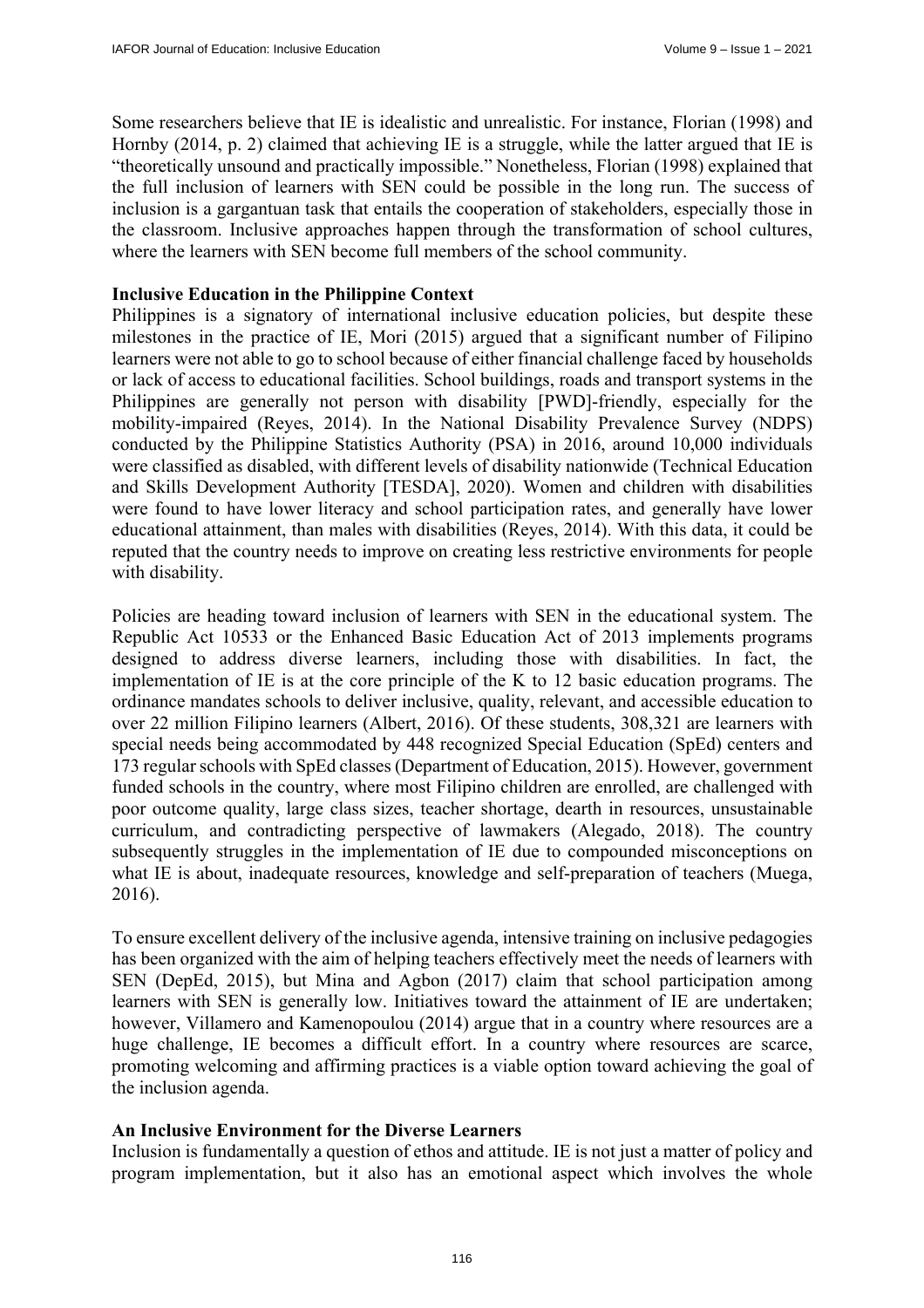community (Florian, 1998). Florian's claim (1998) is affirmed by Baglieri and Shapiro (2017) as the authors posited the need to reshape attitudes and social arrangements for effective inclusion. The environment should be a facilitator of acceptance, belongingness, and camaraderie (Vuorinen et al., 2018). However, as with the complexities that constitute inclusion, challenges and disagreements remain.

Avramidis (2010) described a positive situation in terms of the participation of learners with SEN in the inclusive classroom. Among the students with Intellectual Developmental Delay (IDD), findings from a large number of research studies show a positive effect of inclusion which include: higher expectations for student learning (Jorgensen et al., 2007); improved communication and social skills (Beukelmanet al., 2013); and better academic outcomes (Cosier et al., 2013). Despite these studies, many findings contradicted this notion and forced reassessment of this widely held belief. Kennedy (2018) and Valenzuela-Zambrano et al. (2016) opined that learners with SEN are often the subject of ridicule, bullying, and belittling of their typically developing peers. Consequently, they face problems in terms of social participation (Bossaert et al., 2011). Vuorinen et al., (2018) also claimed that finding friends is a struggle for those with a perceived difference. Studies above may have contradictory notions on inclusion, but such contradictions only show that environment plays a vital role in the development of learners with SEN.

The school communities' failure to promote inclusive philosophies and uphold inclusive practices can be attributed to values and cultures that seek to exclude (Baglieri & Shapiro, 2017). Behavioral, social, and emotional patterns arising in the inclusive classroom are among the most challenging dimensions in achieving the inclusive goals (Raguindin, 2020). To hurdle this predicament, a transformational notion of inclusion should be instituted (De Silva, 2013). A common feature of a transformative inclusive practice is providing a shared space where all learners can thrive. For example, these can be learning environments that promote collaboration, interaction, positive peer relationship, and support toward school success (De Silva, 2013). There is a need to challenge traditional cultures, remove biases, and replace potential barriers that impede belongingness and participation.

IE is cogent in this statement – active involvement of each member in an inclusive classroom. It implies different levels of being part of a learning environment, from being informed, being consulted, taking part, and producing output. A quintessential inclusion is a context where belongingness, participation, and engagement of diverse perspective, background, and ability is valued, embraced, and celebrated. Through a grounded theory approach, this paper sought to develop a framework as a means of understanding inclusive environments thriving in an inclusive setting.

### **Methodology**

### **Design**

The context of this paper necessarily calls for an emerging theory to explain the phenomenon under study. Hence, this paper is inspired by constructivist grounded theory because it allowed the researchers to follow the lead of the data and trace what happened at any point in the research process (Glaser & Strauss, 1967; Hallberg, 2006; Wertz et al., 2011). Data tracking employed in a constructivist grounded theory is facilitatively done through encoding and categorizing along the way (Thornberg & Charmaz, 2014). Therefore, collection and analysis of data by employing constant comparison methods occurred in the process. The researchers also enriched simultaneous data collection and analysis by memo-writing to construct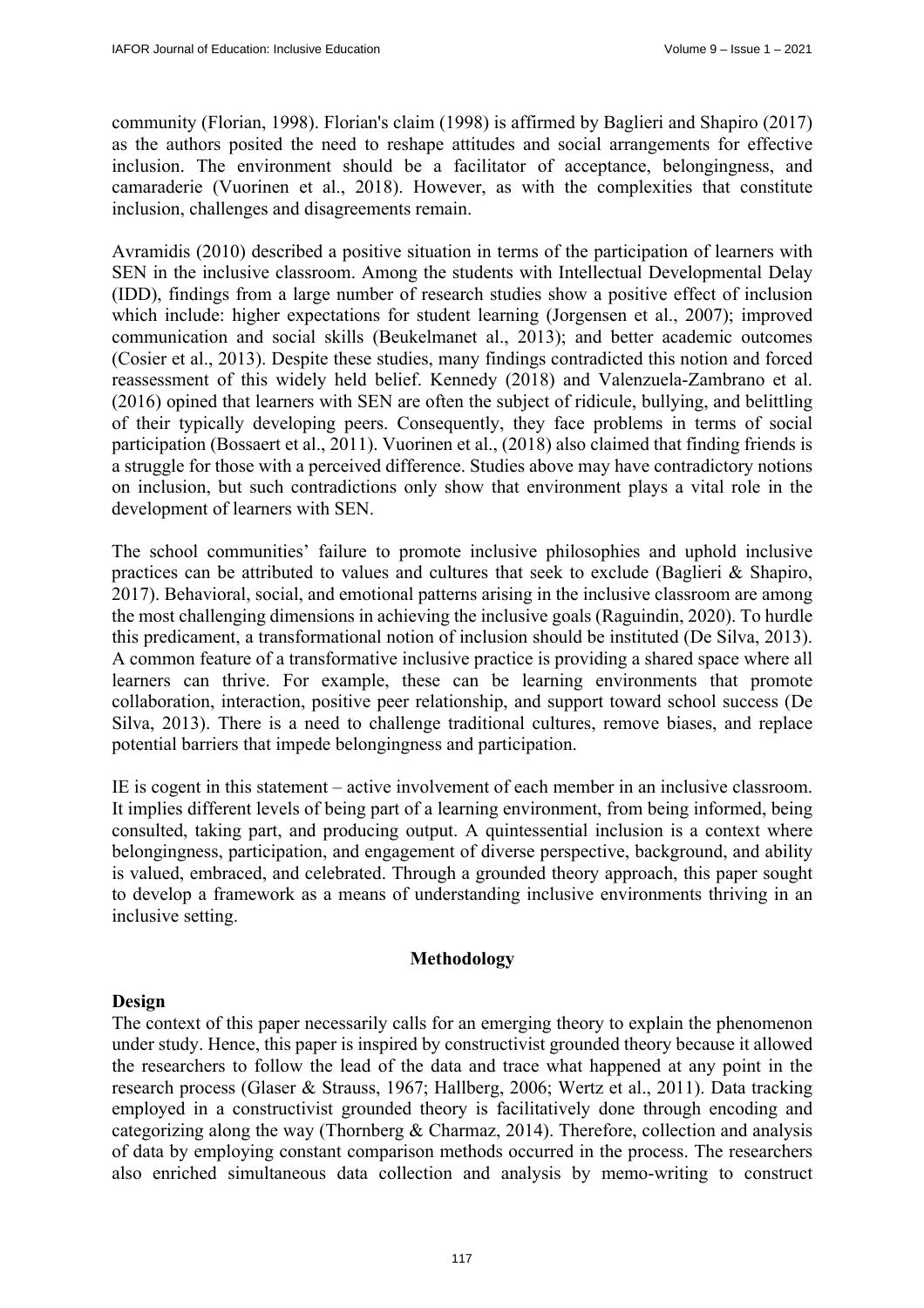conceptual analyses, and theoretical sampling to refine the researchers' emerging theoretical ideas. Moreover, the use of constructivist grounded theory enabled the exploration of the factors and their implications for the research. This approach was deemed appropriate because flexibility in data collection was obtained.

Through the use of this strategy, nuances in the interpretation of meaning were basically influenced by the accentuation of social context from which the data was extracted (Thornberg & Charmaz, 2014). It, therefore, allowed a reciprocal relationship between the researchers and participants (Chong & Yeo, 2015), and situated the researchers as contributors in the data construction (Karpouza & Emvalotis, 2019). In this way, the design of this study foregrounded the tenets of constructivist idea that knowledge is constructed by interaction (Crotty, 1998).

# **Data Source and Collection**

The data yielded from this study were initially drawn from accounts of participants from three private elementary schools. A semi-structured, open-ended interview was conducted to gather insights from purposively selected informants (profile is shown in Table 1). The interview approximately lasted for 30-40 minutes. The interview was audiotaped and transcribed.

| <b>Demographics</b>           |                        | n              |
|-------------------------------|------------------------|----------------|
| <b>Educational Attainment</b> |                        |                |
|                               | Master's Degree        | 25             |
|                               | Bachelor               |                |
|                               | <b>Total</b>           | 32             |
| Years in the Profession       |                        |                |
|                               | $0-3$ years            | 7              |
|                               | 4-7 years              | 9              |
|                               | $8 - 11$ years         | 10             |
|                               | 12 and above           | 4              |
|                               | <b>Total</b>           | 32             |
| Position/ Classes assigned    |                        |                |
|                               | SpEd Coordinator       | 5              |
|                               | Adviser (Preschool)    | $\overline{4}$ |
|                               | Adviser (Grade 1)      | 5              |
|                               | Adviser (Grade 4)      | 7              |
|                               | Adviser (Grade 5)      | $\overline{4}$ |
|                               | Adviser (Grade 6)      | 6              |
|                               | <b>Subject Teacher</b> |                |
|                               | <b>Total</b>           | 32             |

|  |  | Table 1. Profile of Participants (N=32) |  |
|--|--|-----------------------------------------|--|
|--|--|-----------------------------------------|--|

To facilitate iteration and constant comparative analysis, another set of interviews was conducted from selected informants from the previous pool for a more in-depth conversation. Additionally, the researchers conducted a series of class observations where the participants are teaching (Table 2). The simultaneous interview and observation allowed the researchers to reinforce theoretical sampling. Theoretical sampling facilitates the saturation of data needed to establish theories relating to the phenomena under study (Glaser & Strauss, 1967; Thornberg & Charmaz, 2014). The data collection was carried on until well-defined and refined data were finally saturated (Glaser & Strauss, 1967; Thornberg & Charmaz, 2014).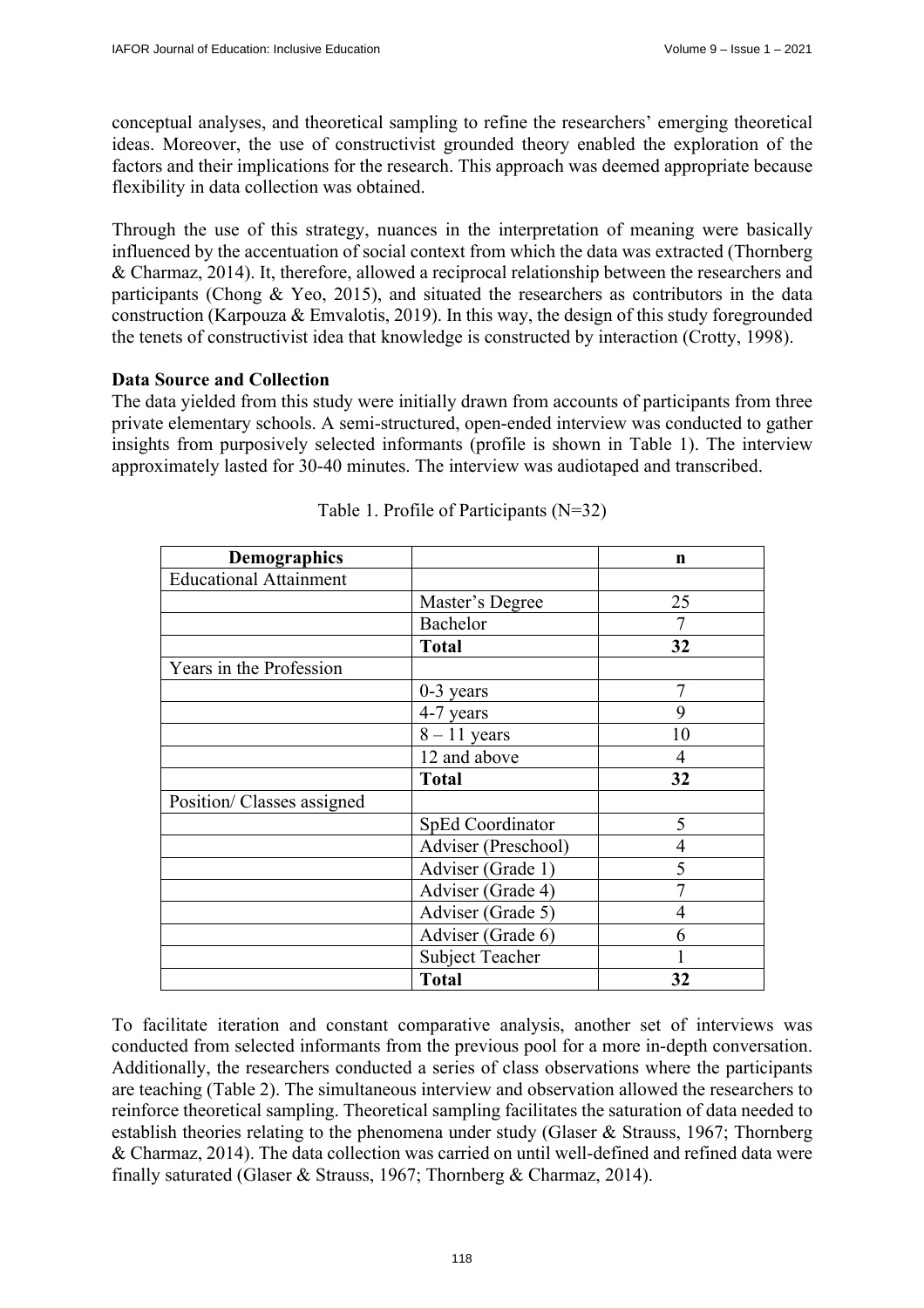| Classroom       | Grade Level    | Total Number of     | Number of    | Number of CSN in the |
|-----------------|----------------|---------------------|--------------|----------------------|
| Number          |                | Pupils              | observations | class/Exceptionality |
| C <sub>1</sub>  | <b>Nursery</b> | $M = 6$ , $F = 5$   |              | 1/ Autism/ADHD       |
| C2              | Kindergarten   | $M = 8$ , $F = 7$   |              | 1/Autism)            |
| $\overline{C}3$ | Grade 4        | $M=4$ , $F=5$       |              | $1/$ Autism          |
| C <sub>4</sub>  | Grade 4        | $M = 12$ , $F = 14$ |              | 1/ Autism and ADHD   |
| C <sub>5</sub>  | Grade 6        | $M = 10$ , $F = 12$ |              | 1/ Autism            |

#### Table 2. Profile of the classrooms observed

Note:  $M = Male$ ,  $F = Female$ 

# **Validity and Reliability**

To ensure the trustworthiness of the study, the authors applied credibility, dependability, confirmability, and transferability measures (Lincoln & Guba, 1985). Credibility was ensured as the researchers utilized the appropriate methods in collecting data and in selecting participants as key informants. Further, the transcribed interviews were returned to the informants for member check (Creswell & Creswell, 2018) to increase the credibility of the data gathered. Meanwhile, the dependability of the data was ensured as the researchers conducted a series of observations and informal conversations (Thornberg & Charmaz, 2014). The iteration reinforced the accuracy of the data gathered. Third, confirmability was reinforced by involving external researchers to validate the codes and categories generated from the data (Burnard, 1991; Graneheim & Lundman, 2004). Finally, the transferability of the study is prompted as the researchers outlined components like data collection methods, data participants, and means of data analysis. Thus, it can support other researchers to determine if there is transferability of the data gathered and the theory generated (Creswell & Creswell, 2018).

# **Ethical Considerations**

A permit to conduct the study was secured from the gatekeepers before the researchers commenced the data gathering (Creswell & Creswell, 2018). Further, consent to take part in the study was secured to establish a clear relationship between the participants and the researcher. The consent also emphasized confidentiality and privacy in handling the data gathered.

# **Data Analysis**

The theory generated from this study was yielded through analytical induction and constant comparison of qualitative data gathered (Glaser & Strauss, 1967)**.** The researchers utilized lineby-line coding as a preliminary analysis (Thornberg & Charmaz, 2014). The preliminary codes from the memo-writing (Thornberg & Charmaz, 2014) were used to determine additional data needed to ensure that categories are well-defined, and data saturation is reached (Chong & Yeo, 2015). During the simultaneous data collection, a focused coding was conducted (Wertz et al., 2011) to bridge the initial codes and the newly gathered data. The partial codes and categories were refined through "memo sorting" (Thornberg & Charmaz, 2014, p. 167). Sorting the written memo allowed a comprehensive constant comparison analysis (Glaser & Strauss, 1967; Thornberg & Charmaz, 2014). As the relationship between the codes, categories, and subcategories was juxtaposed, the theories from the phenomenon studied were illuminated (Thornberg & Charmaz, 2014). The generated theory was validated through comparison with literature (Chong & Yeo, 2015). The researchers made use of MAXQDA in the data analysis.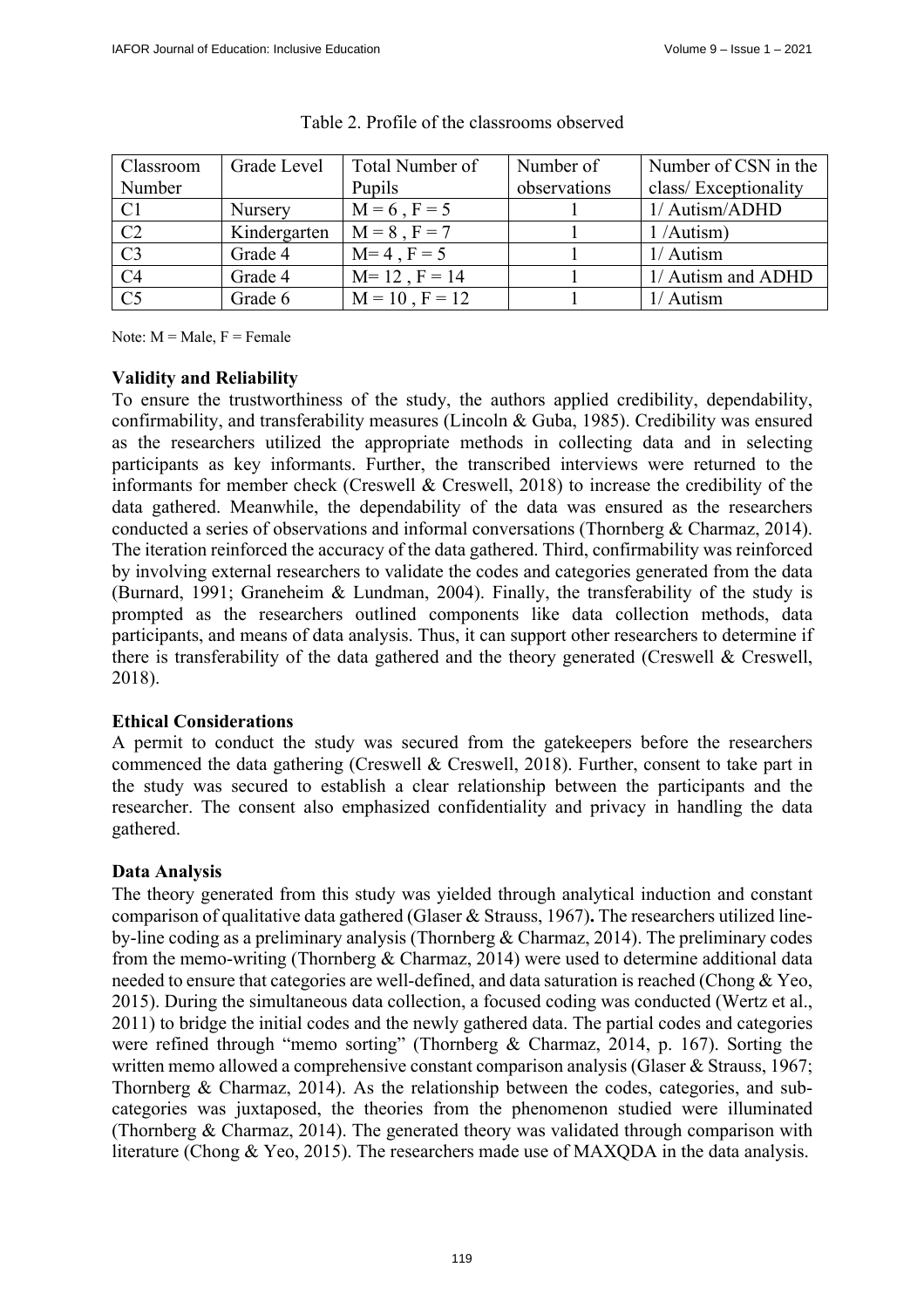### **Findings**

Following the tenets of a constructivist grounded theory approach, an interrelated set of dimensions that formed an emerging theory for understanding concepts of inclusive environment has surfaced in this study. Openness, flexibility, and constant comparison of extracted data from various sources yielded the following dimensions: engaging environment, affirming environment, and nurturing environment (Figure.1). Under each dimension are some qualifying descriptions that necessitate the existence of each environment to make up a macrocontextual inclusive milieu.



Figure 1: Model of the emergent theory of an inclusive environment

# **An Engaging Environment**

Shreds of evidence from the data gathered construed notions that an engaging environment is consequential in implementing inclusive approaches. The participants believe that emphasis on high-standard learning outcomes, collaboration and communication, and participative decision-making are essential components to ensure that the schools achieve the inclusive goals by providing an engaging environment.

**High-standard learning outcomes**. The participants believe that learners with SEN and the entire class should be engaged in the teaching-learning process. For example, the participants emphasized that the multi-domain needs of the learners with SEN, as stipulated in their individualized educational plans (IEP), should be achieved. Task analysis is done to make the academic responsibility of the learners become more manageable and attainable.

*It is my task as the class adviser to remind the CSN of tasks for the day. I do it on a daily basis so it will not be overwhelming for the child and it will be*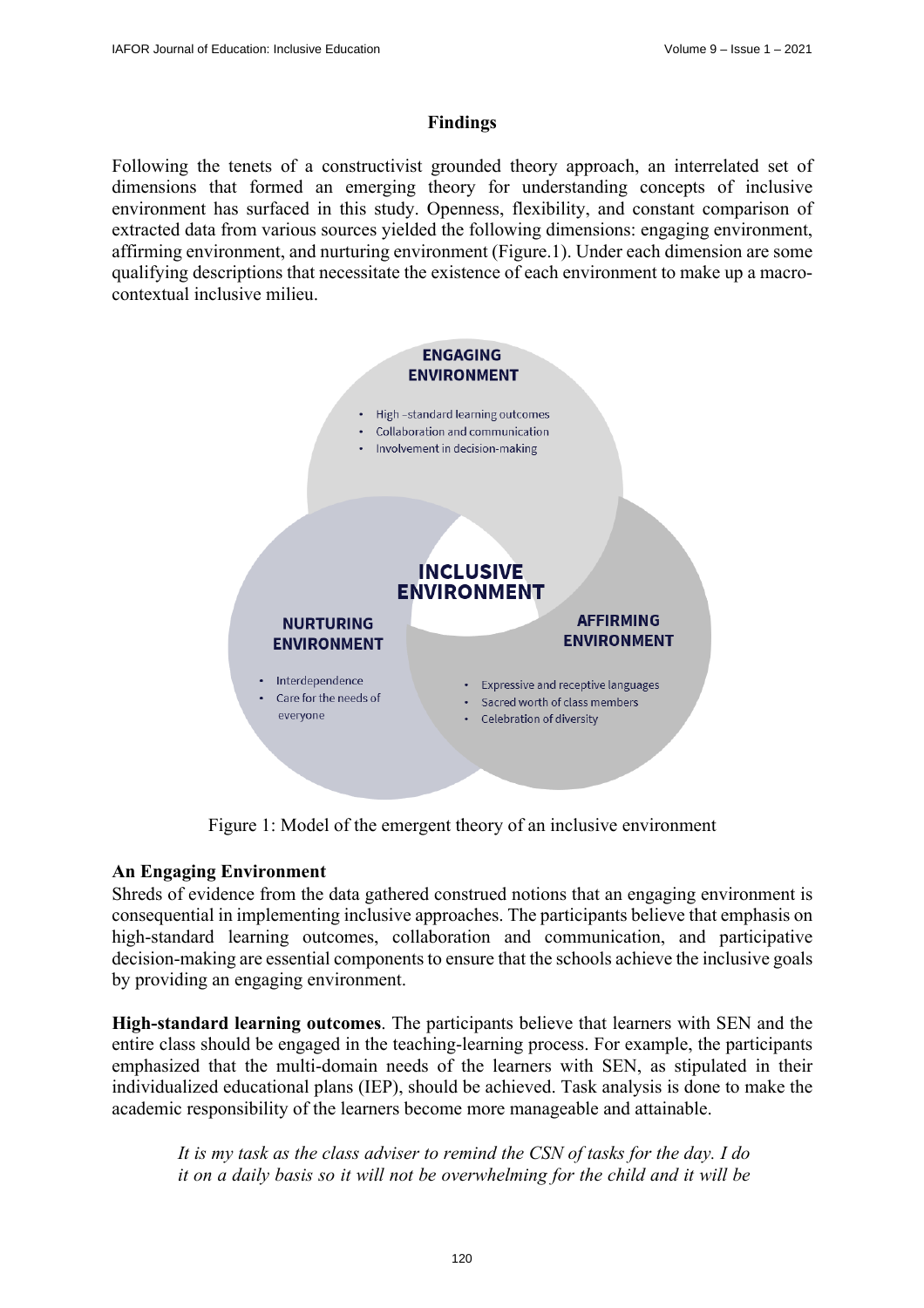*easier to digest. […] not just to get the perfect score, but to finish the task*  (P1).

*When I give modified worksheet, parents would ask me why it is different. […] I communicate the task to the child that in order to finish the task she should cooperate with me and knows that she needs extra help from the teacher (P14).* 

The core of the inclusive agenda is to allow the learners with SEN to reach their potential and experience success. This inclusive environment compels teachers to actively take part in implementing inclusion no matter how tasking it is. Implementing IEP is already a multilayered task, let alone other needs that go beyond what is outlined in the IEP.

**Collaboration and communication.** To promote an engaging environment, the research participants emphasized the vital role of significant others working with the learners with SEN. Hence, to reach the common goal of the inclusive classroom, engagement of the learners with SEN, is a collective effort which necessitates parents, teachers, and peers as collaborators.

*I communicate with other teachers, and the rest of the class to make sure that we champion for the CSN. We keep close communication with parents. They are hesitant to involve their CSN in programs and other academic matters. But I remind them that we work together for the success of their child (P26).* 

Working in constant collaboration and communication with other teachers allows a series of best practices to provide an engaging environment for the diverse class consistently. While there is scarcity in materials, the participants share their best practices for more efficient delivery of their tasks, as evident in the following quotes:

*Part of our routine is to gather and plan for effective strategies (P8). I made it a part of my schedule to be in consultation with other teachers to be guided as to how to provide rich experiences for the CSN in our class* (P4).

**Involvement in decision-making***.* Involving the CSN in the decision-making process that affects their lives, including academic endeavor, encourages and facilitates their full involvement in the diverse school community. The participants in the study attest to this:

*To challenge the CSN in my class, I would make her decide how much work she has to do. I will not require her to work on three items only. I leave the decision to her. But, I supervise and make sure the child is still working on her task* (P22).

The participation of the learners with SEN in decision-making to reach their academic goals extends even in peer-support arrangements (for example, groupings during collaborative activities), individual work, and other processes. Peers are encouraged to provide significant support to their classmates with special educational needs. The typically developing peers know that they work alongside the CSN within their group to achieve common goals. These insights are evident in the following statements.

*I partner (CSN) with peers who are mindful of their classmate (CSN)* (P3).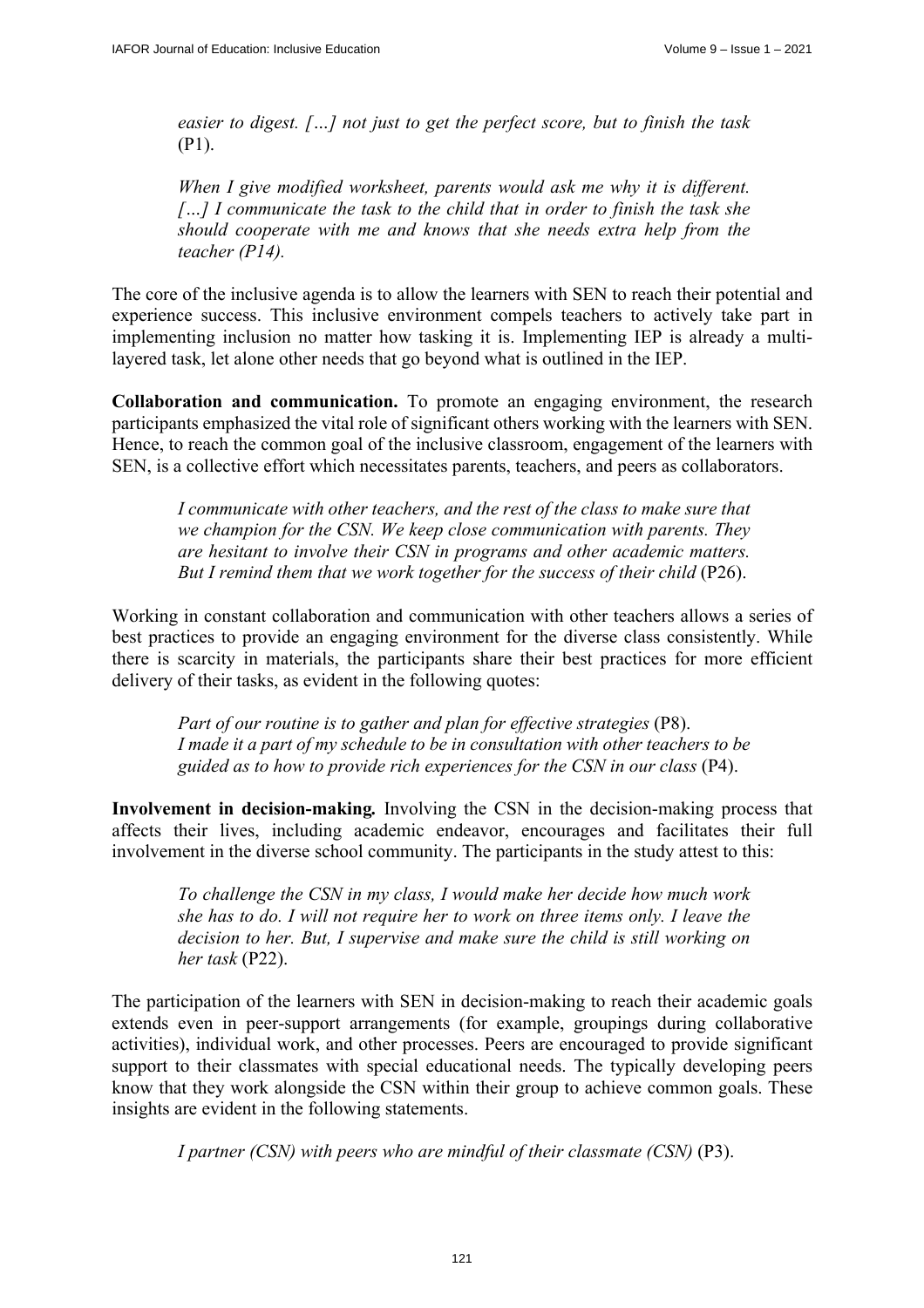*I assign a responsible pupil to be my little teacher. […] classmate works as shadow teacher to the CSN. […] I love doing this because the CSN accomplishes much while the little teacher becomes more focused and responsible as well* (P10).

To sum, the data exhibited an engaging community for the diverse learners through the principles, strategies and partnership employed to help the CSN achieve their goals alongside institutional goals.

### **An Affirming Environment**

The best facilitator of school success is the recognition of the potential of each learner. An exemplary affirming environment is a context where everyone is equally valued. This study implies that the learners with SEN are given opportunities for expressive and receptive expressions, the sacredness of each class member is honored, and diversity is aggressively pursued and celebrated.

**Expressive and receptive languages.** The data yielded pieces of evidence of raising cultures by which language is used to affirm the involvement of learners with SEN.

*I make sure that they have the chance to discuss and answer questions. [….]I would start calling the CSN's classmates, then ask the CSN to repeat the answer. Then, the group will know that the CSN participated in class* (P16).

*Sometimes, the CSN in my classroom is not ready to answer my questions […] I would modify the level of difficulty of my questions. When I ask the class to spell the word, metamorphosis I would ask the CSN to spell the word fruit. And I can really see the sense of accomplishment in them* (P21).

Accounts with which the CSN in the inclusive classroom are sometimes intimidated and left behind in terms of expressing their thoughts and ideas in a distinct form, were elucidated by the participants.

*During discussion, there are instances when the CSN would start to withdraw, especially when they see their peers contributing a lot. That is when the CSN is silent* (P17)

*It is sometimes risky to involve the CSN. I have this experience in my class when the CSN was so much frustrated and started to shout and cry. Then, kicked the trash bin, and it landed on another classmate. I heard some classmates said, "let us transfer him to another section because of his behavior* (P30).

These accounts explain why the class withdraws communication with the classmate with special needs for several reasons: (a) the CSN throws tantrums during deep frustrations, (b) they do not perform like their non-disabled peers all the time. There are factors that create an unfavorable environment for the CSN like intimidation and difficulty to process emotions, which can be directly attributed to their exceptionality. Data also showed that bullying, demeaning, and threatening do not flourish in their classrooms. There are no accounts where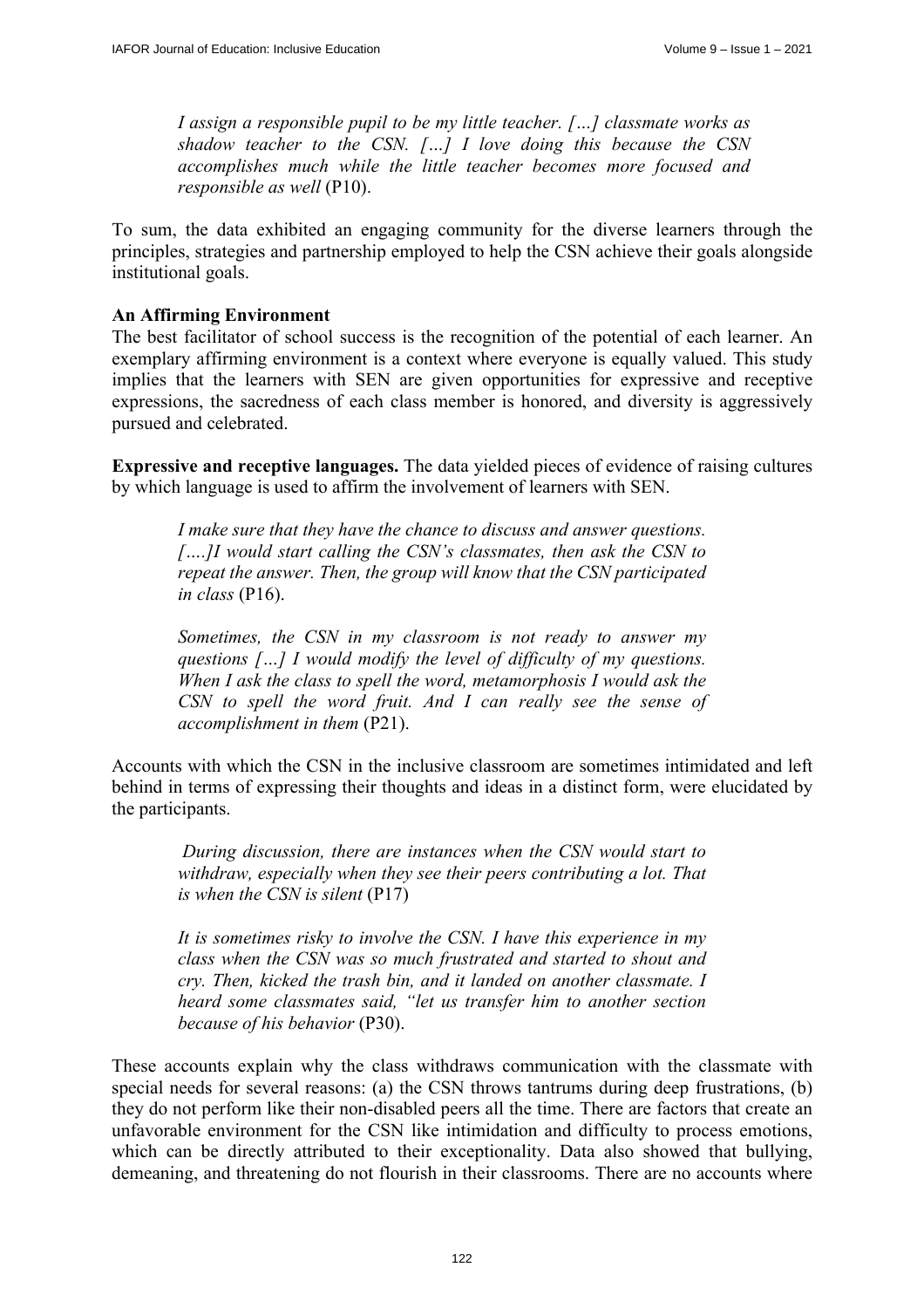language is used as a weapon of assault. However, learners in the standardized curriculum might distance themselves from classmates in the inclusive curriculum.

**The sacred worth of class members***.* Another means of affirming the diversity in the inclusive approach is valuing the sacredness of each class member. School communities must pursue a fair community. Hence, learners with SEN should be regarded as members of the school communities who can attain their fullest potential.

Participants agreed that inclusive education is a challenging task. The burden of providing scaffolding for the learners in the standardized curriculum and inclusive curriculum significantly rests on the teachers. Thus, internalizing the goal of inclusive education, which is to provide success for all learners from a diverse group, is very important and should be given utmost consideration.

*I would set up the physical environment in such way they everyone has something to do especially during free time (time to go around the learning centers). When the shadow teacher is not present, I do one-onone approach to support the CSN […] I would assign "little teachers" to help their classmate (CSN). The CSN is provided with the much needed support* (P9).

*One time, we had this inter-school intramural. I made an arrangement with other coaches to put into the game those CSN from our teams. We had to do this so they will also succeed in several co-curricular activities without being intimidated. Their teammates agreed. They did perform well in the game. In fact, they were cheered the most (P3).* 

Although interviewees shared an ideal experience, pieces of evidence from the observation conducted showed that Pupil 3 exhibited significant difficulty in accomplishing the paperwork. Pupil 3 is in full inclusion and does not have a shadow teacher. The teacher checks on the CSN, but no scaffolding is done. Also, no clear directions are given on how to proceed with the worksheet. During the entire course of working on the worksheet, the CSN just stared at his paper and even had an episode of suddenly screaming. According to the Coordinator (P8), the child is new in the school. They attribute the misbehavior to the apparent lack of guidance provided in his past school, and he had difficulty following classroom routines implemented by the new school environment.

An affirming environment ends not only with tolerance. Tolerance on how the CSN performs in the class every day because of what she/he can do and cannot do is not enough. There existed some documented misgivings in the involvement of the CSN in the inclusive classrooms. At the moment, this tolerance may not be enough, but it is a good starting point of a high-quality inclusive education practice, especially in the context of a developing country.

**Celebration of diversity.** Finally, an affirming environment is a community that pursues and celebrates diversity. The most cogent means of achieving an affirming environment is integrating diversity at the core of the schools' philosophy, vision, and mission statements. The participating schools affirmed the sacred worth and human dignity of each learner as enshrined in their philosophy and undertakings. The class members are valued and equally treated.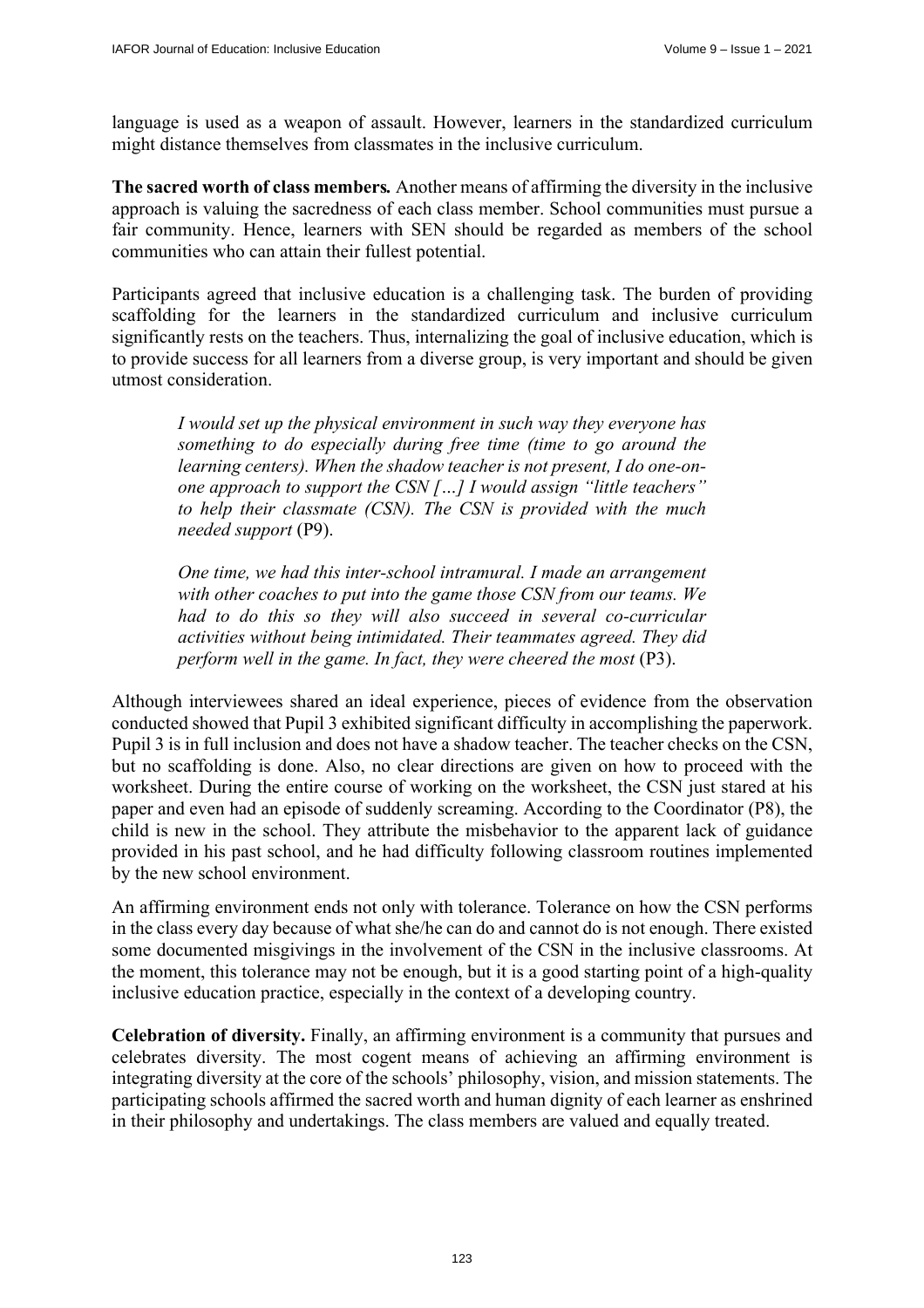*We believe that this is our ministry. We want to extend help to everyone, including those with special needs. We want our students to be part in promoting what we believe as Jesus' ministry to children* (P7).

*We would have annual social activities. This is the time where we showcase the talents and potential of our students. The CSN in the class become part of the activity. Every year we witness how our school celebrates diversity. In this way, we tell our students and their families that everyone matters (P31).* 

Communities are being re-created through rituals and unique traditions. The schools visited for the data gathering continue with their rich traditions as they fuse innovations brought about by the increasing diversity in the school community. The CSN is brought into a celebrative community as they are catered for in a circle where opportunities for connections and participation are reinforced. These opportunities are facilitated through culminating activities, classroom programs, intramural, annual gatherings, and many more.

#### **A Nurturing Environment**

Prioritizing the well-being of class members in the pluralistic school community and caring for their needs is pivotal in a nurturing environment. An inclusive community can be engaging and affirming, but the nurturing and caring gestures expressed and extended hold these values intact.

**Interdependence.** CSN is involved in a supportive and collaborative class, where interrelatedness and inter-connectedness occur. Children and youth with disabilities experience significant difficulties in developing independence in their social life. However, with the school communities being sensitive in providing scaffolding and valuable opportunities for the CSN, they powerfully champion for the CSN.

*Children have different perceptions of the CSN in their class. They ask questions like, "Why is our classmate slow?" Why is our classmate making that sound?". I would tell them that their classmate is not yet ready to talk. "Maybe they just want to have friends with you" I would reply* (P21).

*Some children also share experiences with their parents. Then, parents start to question "why do you have such classmates, and why is he like that". Then, their classmates would tell their parents, "Mommy, because he has difficulty talking* (P22).

Support comes in many forms. The most important type of support to facilitate the involvement of the CSN are children supporting children, teachers supporting teachers, parents supporting their children, and communities supporting their schools (UNESCO, 2016).

**Care for the needs of everyone.** While children are still focused on reaching individual accomplishments in the class, they exhibit awareness of others' needs and presence as well. For instance, the observation conducted showed how the classmates of the learner from C1 become sensitive to their classmate's needs.

In an inclusive setting, you will have to choose whom to leave, *especially with matters of classroom management. When I have to*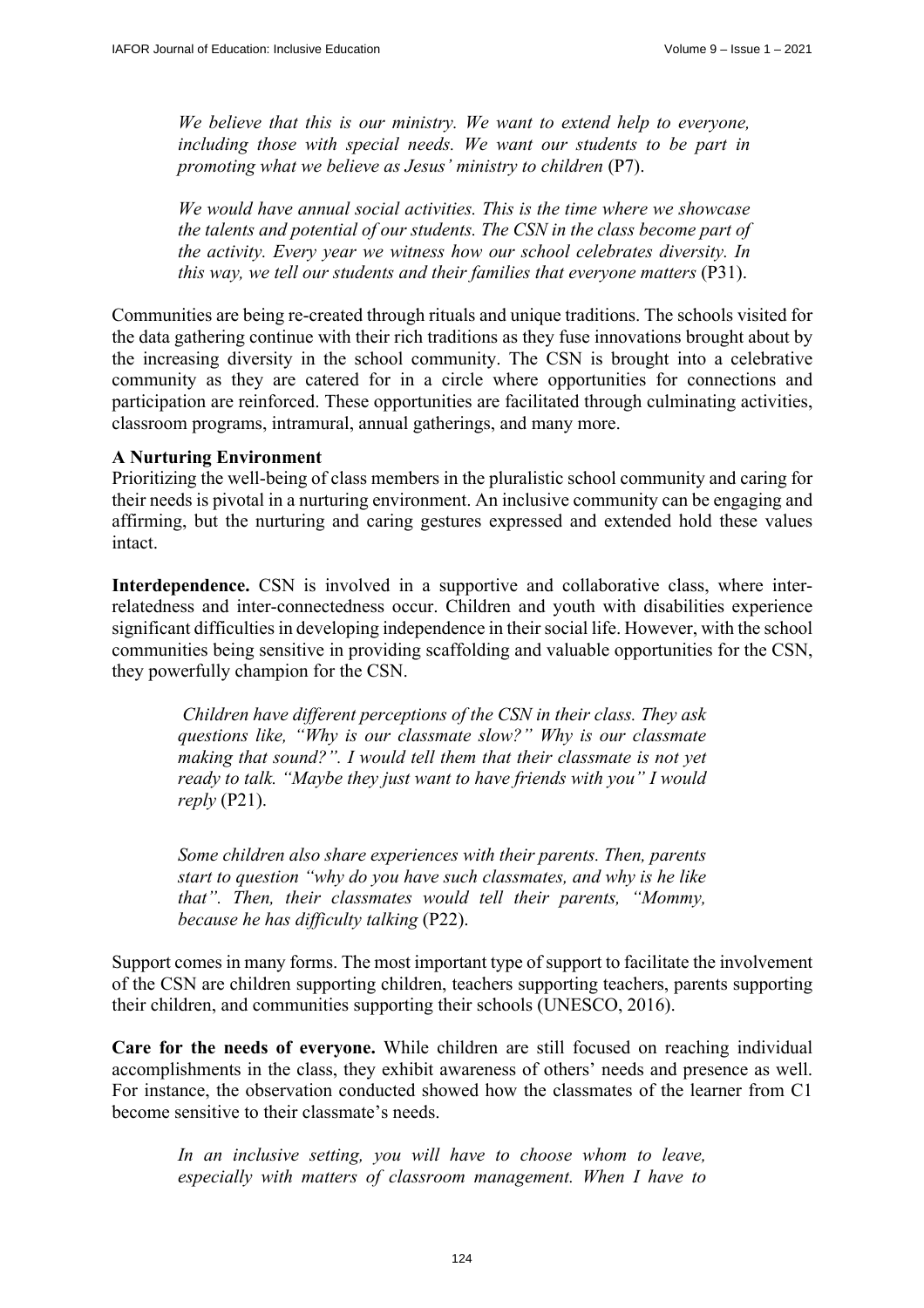*attend to the CSN in my class who suddenly throw tantrums, their peers would automatically keep silent and are behaved. They know we have to help their classmate in such episodes. Even parents would tell them as well. Everyone becomes an advocate* (P11).

Inclusive education practices become quintessential when they create strong and meaningful connectedness and belongingness in a community. The school community should view inclusive cultures like high-standard learning outcomes, collaboration and communication, involvement in decision-making, opportunities for receptive and expressive languages, sacred worth of each member, celebration of diversity, interdependence, and caring for the needs of other not as secondary to the implementation of the school curriculum but a central part of it.

### **Discussion**

The findings of this paper advance an assertion of an inclusive nurturing, engaging, and affirming environment. In the parlance of inclusive approach, vital inclusive community is one that inspires shared spaces. The growing diversity in every classroom today should ensure an environment that shall facilitate, sustain, and uphold essential qualities of an inclusive classroom (UNESCO, 2017).

### **Comparison with Previous Studies**

This paper provided some evidence for the results of previous studies. The core dimension of an inclusive environment that has emerged from the study has been repeatedly proposed by several research, position papers, and international policies.

Themes like acceptance, presence, and participation are at the core of every initiative about inclusion (UNESCO, 2017). The findings of this paper reiterate the strong call of UNESCO to alter cultures of exclusion and marginalization in the school communities. There will always be exclusionary themes that will arise in the school communities (UNESCO, 2017), thus, a constant appeal to educational systems to make inclusion a substantive concern.

The findings of this paper likewise accorded importance in co-opting learners as coimplementers of the inclusive agenda. Despite the wealth of literature available in the field, there is a lack of investigation on how children can be active implementers of IE (Raguindin & Ping, 2020). Including all children in the inclusive agenda expands the experiences of all. Jorgensen et al. (2007), for example, gave evidence to higher expectations for student learning as a positive effect of inclusion. The school community should view inclusive cultures like nurture, acceptance, tolerance, and empathy not as secondary to implementing the school curriculum but are a central part of it (Baglieri & Shapiro, 2017).

The study also corroborates the important role of teachers as main implementers of the inclusive agenda. It further affirms the importance of pedagogical decisions teachers have to make and implement steps toward a more inclusive classroom. The teachers' multi-layered and complex role in the inclusive agenda necessitates them to acquire inclusive philosophies and implement inclusive pedagogies (Raguindin et al., 2020; Sharma et al., 2018).

On a micro aspect, the previous study of Custodio (2019) claimed that Filipino teachers have knowledge on the principles of IE, but they implement placement of learners with SEN based on certain standards that appear to be exclusive. This practice reflects a barrier to participation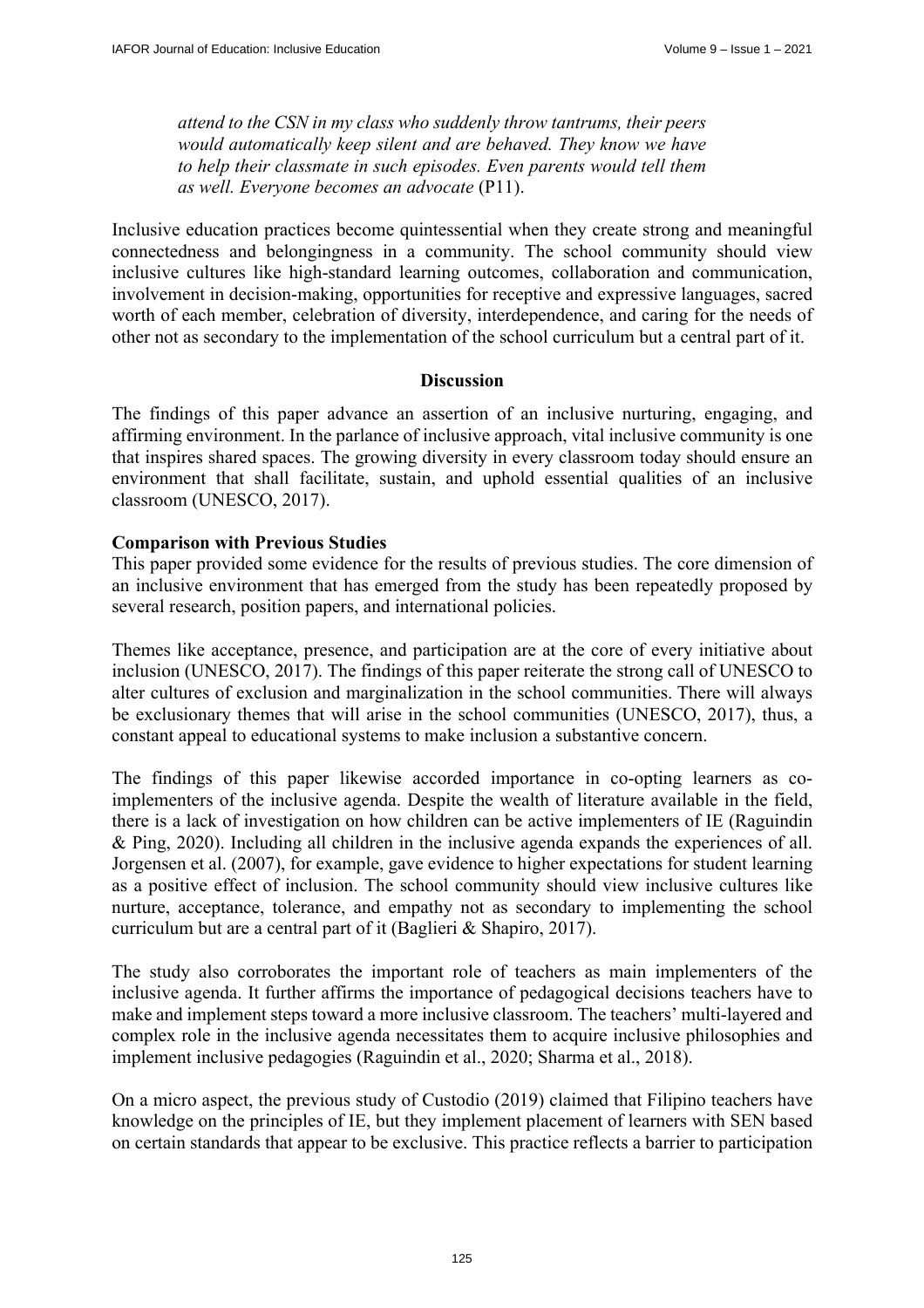and achievement of learners with SEN. On the contrary, this paper supported findings that a functional inclusive environment can thrive in a diverse classroom in the Philippine setting.

### **New Knowledge Generated**

This study warrants a better understanding of the interconnectedness of three important themes which are vital in building inclusive environment. This paper argues that an engaging, affirming, and nurturing environment is a place where learning is pervasive. Despite the contested definition of inclusion, through the model, we assert that it should be implemented in the context of belonginess and collective journey of all members of the school community.

Moving towards inclusivity is believing that all children can learn, and all children can engage in learning with rigor. It also means that all children can learn, grow, and benefit from a wide array of experiences and ideas that may be offered in the academic (Baglieri & Shapiro, 2017) and social setting (Martínez & Porter, 2020). Thus, it compels educational institution to innovate strategies for inclusive pedagogies such as forging high-standard learning outcomes, collaborating and communicating with all stakeholders, and placing all learners on top of their academic journeys. Like their typically developing peers, learners with SEN have their needs and thinking preferences that necessitate quality, interactive, and engaging instructional environment (Liasidou, 2015).

The model also highlights the importance of an atmosphere where plurality is affirmed, and heterogeneity is celebrated. Success in the inclusive classroom is not the struggle of learners with SEN alone, but it is also the responsibility of their peers, teachers, the entire school community, and even their families (De Silva, 2013). Rendering the concept of inclusion is understanding the role of the society to denounce collectively values and cultures that seek to exclude and marginalize. Upholding inclusionary themes like being sensitive to expressive and receptive languages, respecting the sacred worth of the class members, and celebrating diversity is a powerful means of combating discrimination.

The realization of interdependence and care for the needs of everyone is also a common theme in practicing IE. In a nurturing environment, the issue of access, equity, equality of support, resources, and opportunity is a normative part of the school culture (UNESCO, 2016). In a context where diversity is substantial and belongingness can be tenuous, it is primarily the concern of inclusive education to bring to the school community practices that shall promote an engaging, affirming, and nurturing environment for the sake of all learners.

The context discussed in this paper catalyzes the foundation on which a vital community of learning is formed, a context where the educational experience of all learners is extended. A school that is neatly based on an inclusive and cooperative structure utilizes the capacity of all members of the community and creates possibilities of stimulation and enrichment. When this is realized by the community, it will facilitate learning, encourage positive attitudes, and explore ways of doing things (UNESCO, 2016). This will subsequently yield all learners, regardless of perceived difference, to have a better chance of joining in the structures and processes taking place in their communities and societies.

### **Conclusion**

Although a necessity for a wide-scale participation of schools to firm up the emerged theory should exist, this paper only observed from classes with children with disabilities. It did not seek to cover other components of inclusion like cultural, gender, language, and socio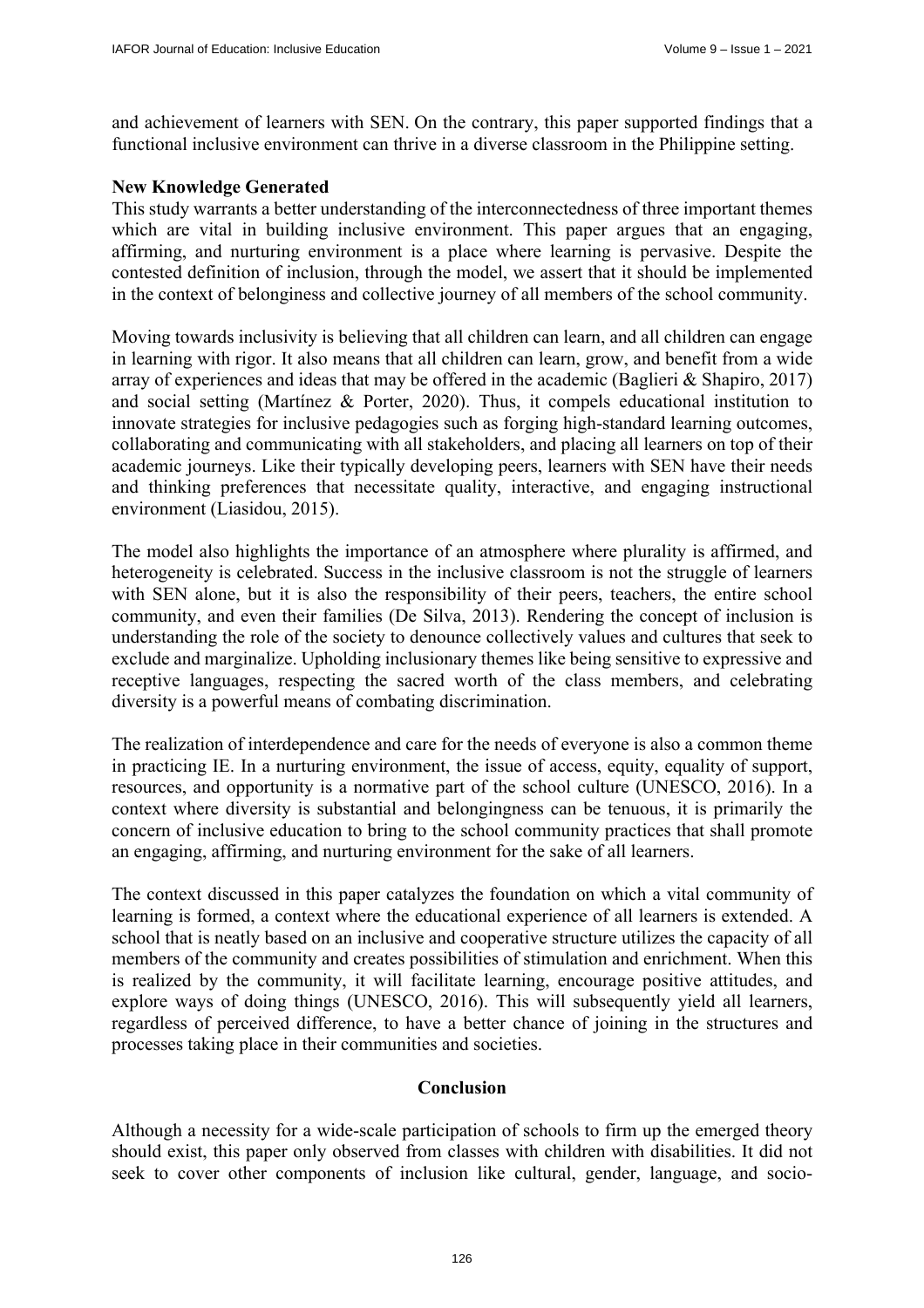economic differences. Furthermore, this work is also limited by its consideration of urban context and did not tend to investigate phenomena that arise in inclusive classrooms in the rural context.

As inclusive education is based on values and principles, the question whether it will work is insignificant. We should rather argue more on how to make it happen. One factor that will make inclusive education palatable is by ensuring genuine involvement of the learners with SEN in the classroom "as exclusion remains a real and present danger" (Hardy & Woodcock, 2015, p. 896). It is said that pluralism is a social practice while diversity is a curricular practice (Baglieri & Shapiro, 2017), hence, a strong directive for educational institutions to undergo fundamental shift towards "education for all".

Inclusive education strives toward the pedagogies that support each member in the community to perceive themselves as capable of achieving in the path of learning. This will eventually facilitate meaningful participation in their community (Baglieri & Shapiro, 2017). This research is a step towards a more profound understanding of an inclusive environment, thus, forward the following recommendations. First, involvement has a profound effect in the capacity of the CSN to participate and succeed in accessing the school curriculum. Schools practicing inclusion should ensure the full involvement and sustain as well as strengthen the participation of learners through effective and relevant pedagogies. Second, the entire school community should be prepared to extend adequately their repertoire of capacities to respond effectively to the heterogeneity of the school population. Specifically, teachers, who directly deal with every learner in the inclusive classroom, should be provided with enabling mechanisms to internalize inclusive philosophies and implement inclusive approaches to the building of a community of learners. Third, schools should promote a strong sense of community and positive expectations for the learners with SEN to become active class members through their enabling policies, pro-active student support, meaningful parental involvement, holistic and relevant curriculum, and instructional practices. Finally, as inclusion should be a national agenda, there is a need to craft initiatives and policies that shall encourage and support inclusive environments.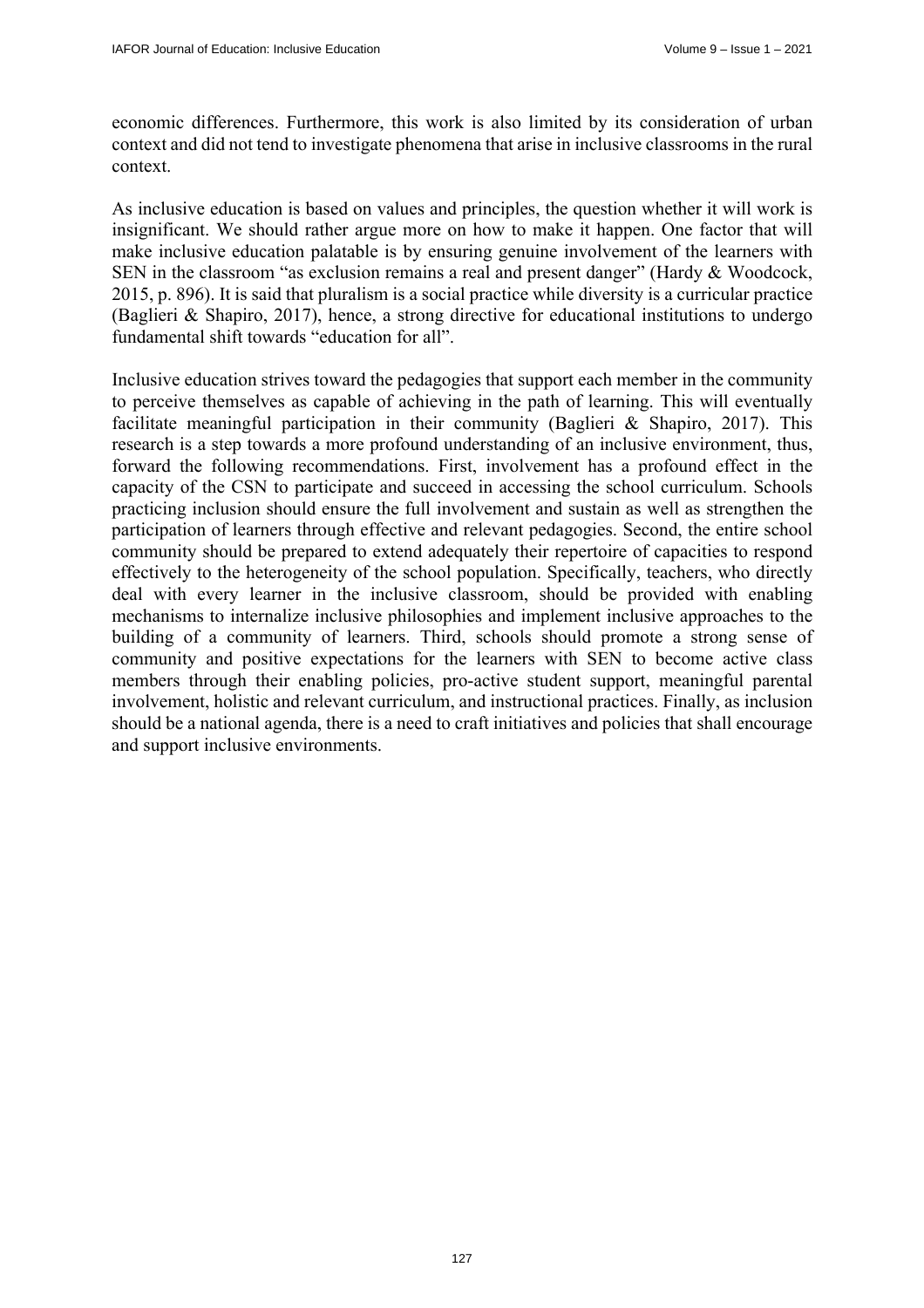# **References**

- Ahmmed, M., Sharma, U., & Deppeler, J. (2014). Variables affecting teachers' intentions to include students with disabilities in regular primary schools in Bangladesh. *Disability & Society*, *29*(2), 317–331. <https://doi.org/10.1080/09687599.2013.796878>
- Albert, J. (2016). *What do statistics say about basic education in the Philippines* (No. 2016– 19). Phillipine Institute for Development Studies.<http://hdl.handle.net/11540/6837>
- Alegado, P. J. (2018). The challenges of teacher leadership in the Philippines as experienced and perceived by teachers. *International Journal of Education and Research*, *6*(6), 291–302.
- Avramidis, E. (2010). Social relationships of pupils with special educational needs in the mainstream primary class: Peer group membership and peer-assessed social behaviour. *European Journal of Special Needs Education*, *25*, 413–429. <https://doi.org/10.1080/08856257.2010.513550>
- Baglieri, S., & Shapiro, A. (2017). *Disability studies and the inclusive classroom. Critical practices for embracing diversity in education* (2nd Ed.). Routledge. <https://doi.org/10.4324/9781315642543>
- Beukelman, D. R., Mirenda, P., & Beukelman, D. R. (2013). *Augmentative and alternative communication : supporting children and adults with complex communication needs* (4th Ed.). Brookes Publishing
- Bossaert, G., Colpin, H., Pijl, S., & Petry, K. (2013). Truly included? A literature study focusing on the social dimension of inclusion in education. *International Journal of Inclusive Education*, *17*(1), 60–79. <https://doi.org/10.1080/13603116.2011.580464>
- Burnard, P. (1991). A method of analysing interview transcripts in qualitative research. *Nurse Education Today*, *11*(6), 461–466. [https://doi.org/10.1016/0260-6917\(91\)](https://doi.org/10.1016/0260-6917)90009-Y
- Chong, C., & Yeo, K. (2015). An overview of grounded theory design in educational research. *Asian Social Science*, *11*(12), 258–268. <https://doi.org/10.5539/ass.v11n12p258>
- Cosier, M., Causton-Theoharis, J., & Theoharis, G. (2013). Does access matter? Time in general education and achievement for students with disabilities. *Remedial and Special Education*, *34*(6), 323–332. <https://doi.org/10.1177/0741932513485448>
- Creswell, J. W., & Creswell, J. D. (2018). *Research design: Qualitative, quantitative, and mixed-methods approaches* (5th ed.). SAGE Publications.
- Crotty, M. (1998). The foundations of social research: Meaning and perspective in the research process. SAGE Publications.
- Custodio, Z. (2019). *A mentoring model for student teachers in inclusive schools* (Unpublished doctoral dissertation, University of the Philippines).
- De Silva, N. (2013). Inclusive pedagogy in light of social justice. Special educational rights and inclusive classrooms: on whose terms? A field study in Stockholm suburbs. *European Journal of Education*, *48*(3), 419–435.<https://doi.org/10.1111/ejed.12032>
- Department of Education (2015). *Guidelines for the utilization of support funds for the special education (SpEd) program*.
- Florian, L., & Spratt, J. (2013). Enacting inclusion: A framework for interrogating inclusive practice. *European Journal of Special Needs Education*, *28*(2), 119–135. <https://doi.org/10.1080/08856257.2013.778111>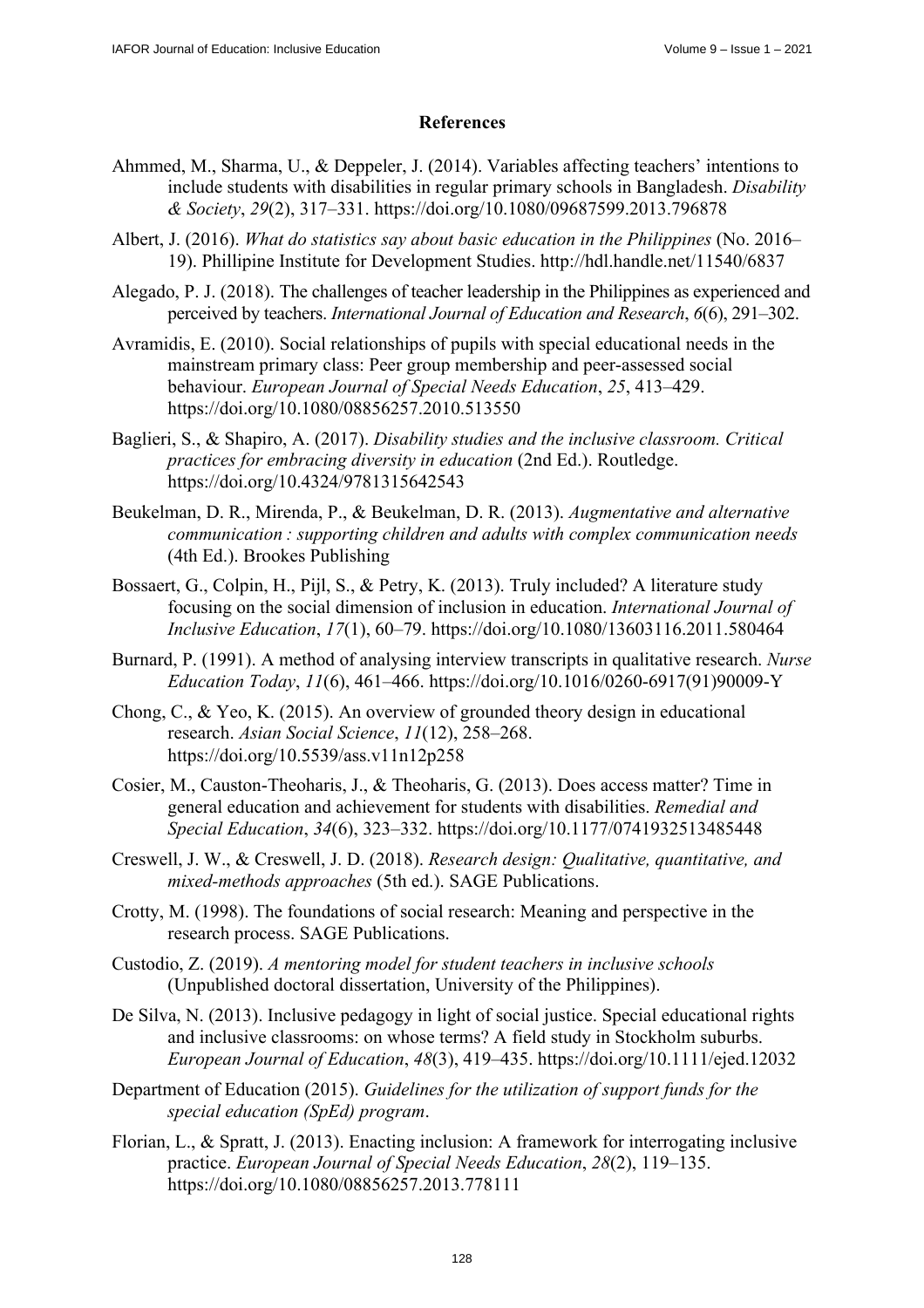Florian, Lani. (1998). *Promoting inclusive practice*. Routledge Falmer.

- Forlin, C. (2010). *Teacher Education for inclusion. Changing paradigms and innovative approaches*. Routledge.<https://doi.org/10.4324/9780203850879>
- Forlin, C., Loreman, T., & Sharma, U. (2014). A system-wide professional learning approach about inclusion for teachers in Hong Kong. *Asia-Pacific Journal of Teacher Education*, *42*(3), 247–260.<https://doi.org/10.1080/1359866X.2014.906564>
- Glaser, B., & Strauss, A. (1967). *The discovery of grounded theory. Strategies for qualitative research*. Transaction Publishers.
- Graneheim, U. H., & Lundman, B. (2004). Qualitative content analysis in nursing research: concepts, procedures and measure to achieve trustworthiness. *Nurse Education Today*, *24*(2), 105–112. <https://doi.org/10.1016/j.nedt.2003.10.001>
- Hallberg, L. (2006). The "core category" of grounded theory: Making constant comparisons. *International Journal of Qualitative Studies on Health and Well-Being*, *1*(3), 141– 148. <https://doi.org/10.1080/17482620600858399>
- Hardy, I., & Woodcock, S. (2015). Inclusive education policies: Discourses of difference, diversity, and deficit. *International Journal of Inclusive Education*, *19*(2), 141–164. <https://doi.org/10.1080/13603116.2014.908965>
- Hornby, G. (2014). Inclusive special education: The need for a new theory. In G. Hornby,*Inclusive special education: Evidence-based practices for children with special needs and disabilities* (pp. 1–18). Springer. [https://doi.org/10.1007/978-1-4939-1483-8\\_1](https://doi.org/10.1007/978-1-4939-1483-8_1)
- Hosshan, H., Stancliffe, R., Villeneuve, M., & Bonati, M. (2019). Inclusive schooling in Southeast Asian countries: A scoping review of the literature. *Asia Pacific Education Review, 21*, 99–119. <https://doi.org/10.1007/s12564-019-09613-0>
- Jorgensen, C. M., McSheehan, M., & Sonnenmeier, R. M. (2007). Presumed competence reflected in the educational programs of students with IDD before and after the Beyond Access professional development intervention. *Journal of Intellectual & Developmental Disability*, *32*(4), 248–262. <https://doi.org/10.1080/13668250701704238>
- Karpouza, E., & Emvalotis, A. (2019). Exploring the teacher-student relationship in graduate education: a constructivist grounded theory. *Teaching in Higher Education*, *24*(2), 121–140. <https://doi.org/10.1080/13562517.2018.1468319>
- Kennedy, A. (2018). Promoting the social competence of each and every child in inclusive early childhood classrooms. In D. Farland-Smith (Ed.), Early childhood education. InTech Open. <https://doi.org/10.5772/intechopen.80858>
- Liasidou, A. (2015). *Inclusive education and the issue of change: Theory, policy and pedagogy.* Palgrave. <https://doi.org/10.1057/9781137333704>
- Lincoln, Y. S., & Guba, E. S. (1985). *Naturalistic inquiry*. SAGE Publications.
- Martínez, Y. M., & Porter, G. L. (2020). Planning for all students: promoting inclusive instruction. *International Journal of Inclusive Education*, *24*(14), 1552–1567. <https://doi.org/10.1080/13603116.2018.1544301>
- Mina, C. D., & Agbon, A. (2017). *School participation of children with disability: The case of San Remigio and Madaue City, Cebu, Philippines*. Discussion papers DP 2017-59, Philippine Institute for Development Studies.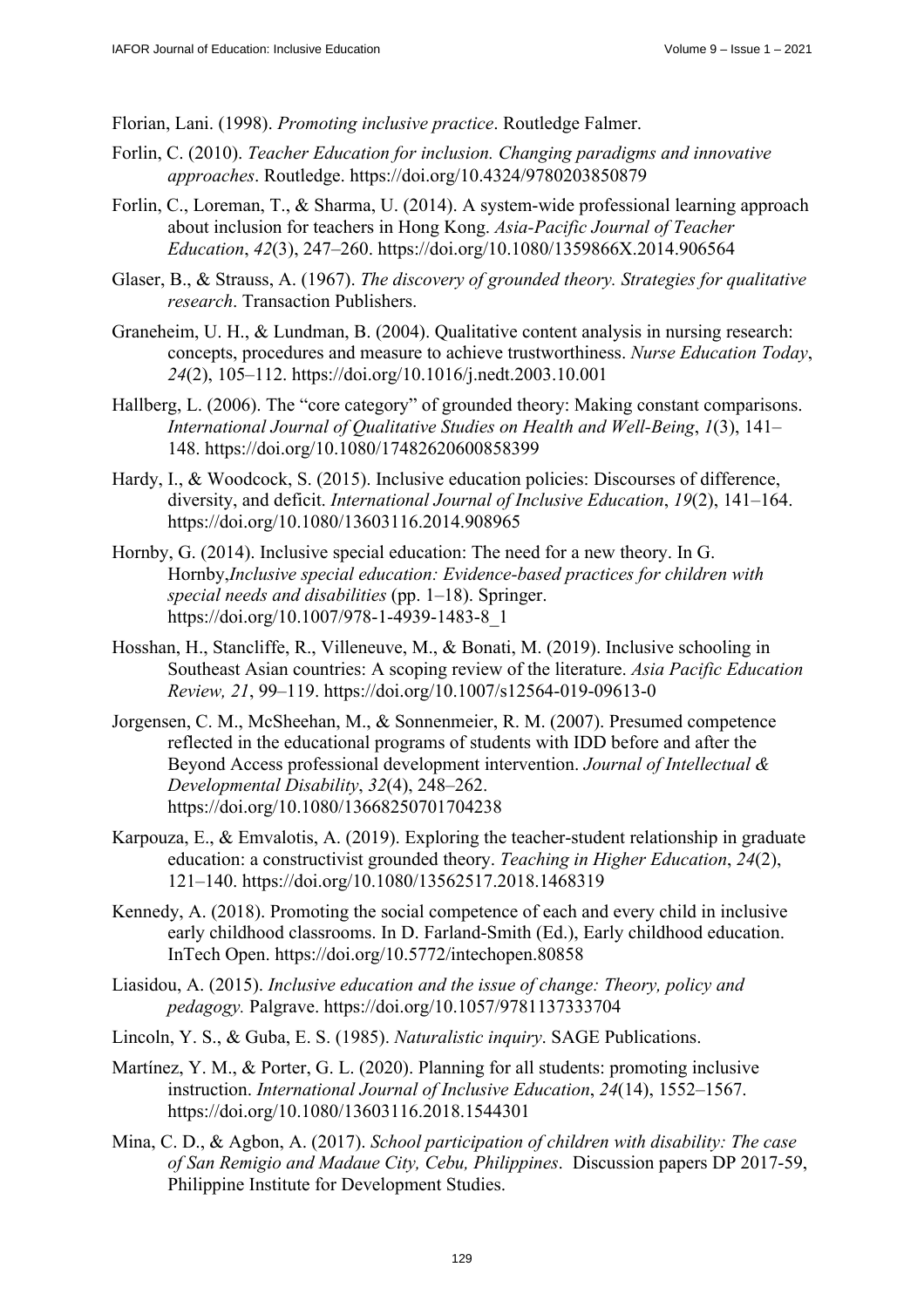- Muega, M. (2016). Inclusive education in the Philippines: Through the eyes of teachers, administrators, and parents of children with special needs. *Social Science Diliman*, *12*(5), 5–28.
- Raguindin, P. Z. J. (2020). Integrating concepts and expressions of inclusion in the  $K -$ Curriculum: The case of the Philippines. *European Journal of Educational Research*, *9*(1), 305–317. <https://doi.org/10.12973/eu-jer.9.1.305>
- Raguindin, P. Z. J., & Ping, L. Y. (2020). Situating "children-supporting-children" platform in the context of the inclusive agenda: A phenomenological exploration. *International Journal of Learning, Teaching and Educational Research*, *19*(6), 303–322. <https://doi.org/10.26803/ijlter.19.6.18>
- Raguindin, P. Z. J., Ping, L. Y., Duereh, F., & Lising, R. L. (2020). Inclusive practices of inservice teachers: A quantitative exploration of a Southeast Asian context. *European Journal of Educational Research*, *9*(2), 787–797. <https://doi.org/10.12973/eu-jer.9.2.787>
- Reyes, C. (2014). Education: Access of PWDs. In S. Mori, C. Reyes, & T. Yamagata (Eds.), *Poverty reduction of the disabled* (p. 208). Routledge.
- Sharma, U., Aiello, P., Pace, E., Round, P., & Subban, P. (2018). In-service teachers' attitudes, concerns, efficacy and intentions to teach in inclusive classrooms: an international comparison of Australian and Italian teachers. *European Journal of Special Needs Education*, *33*(3), 437–446. <https://doi.org/10.1080/08856257.2017.1361139>
- Sharma, U., & Sokal, L. (2015). The impact of a teacher education course on pre-service teachers' beliefs about inclusion: An international comparison. *Journal of Research in Special Educational Needs*, *15*(4), 276–284.<https://doi.org/10.1111/1471-3802.12043>
- Technical Education and Skills Development Authority. (2020). *Enabling the disabled: Social equity for all*. Technical Education and Skills Development Authority.
- Thornberg, K., & Charmaz, K. (2014). Grounded theory and theoretical coding. In U. Flick (Ed.), *The SAGE handbook of qualitative data analysis* (pp. 153–169). SAGE Publications Inc. <https://dx.doi.org/10.4135/9781446282243.n11>
- United Nations Educational, Scientific and Cultural Organization. (1994). *The Salamanca statement and framework for action on special needs education*. UNESCO/Ministry of Education and Science.
- United Nations Educational, Scientific and Cultural Organization. (2005). *Guidelines for inclusion: Ensuring access to education for all*. UNESCO
- United Nations Educational, Scientific and Cultural Organization. (2016). *Training tools for curriculum development. Reaching out to all learners: A resource pack for supporting inclusive education*. UNESCO
- United Nations Educational, Scientific and Cultural Organization. (2017). *A guide for ensuring inclusion and equality in education*. UNESCO
- United Nations. (1948). *The universal declaration of human rights, 1948-1998.* United Nations Department. of Information.
- Valenzuela-Zambrano, B., Chacon-Lopez, H., Lopez-Justica, M. D., & Panao-Ramalho, A. (2016). Self-concept of Chilliean and Portuguese university students with disabilities: Gender and participation in support programmes. *European Journal of Educational Research*, *5*(4), 213–222. <https://doi.org/10.12973/eu-jer.5.4.213>